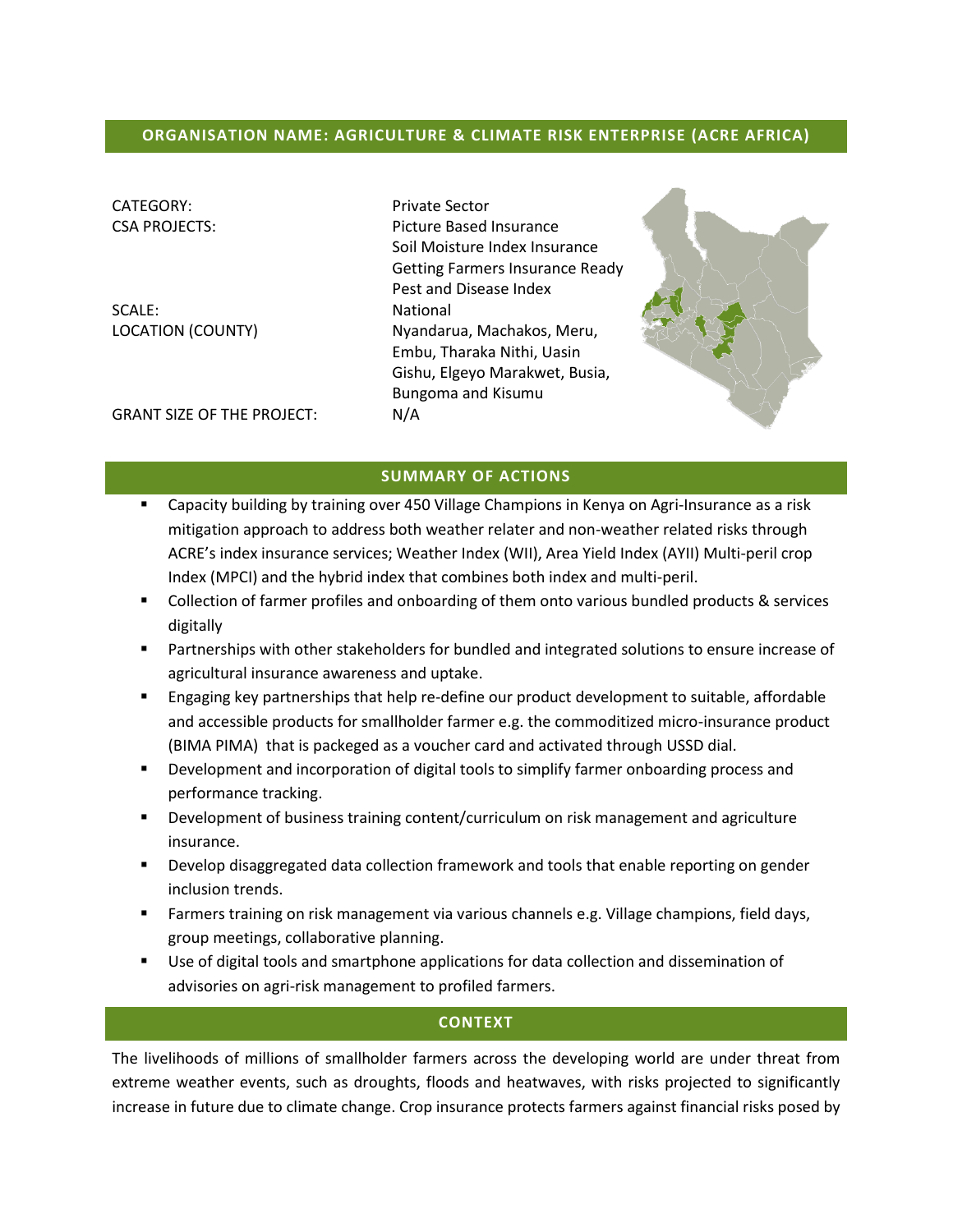weather unpredictability and has been widely advocated as a tool to help farm households escape poverty traps and invest in climate-smart high-productivity agriculture.

Agriculture index insurance, has in the recent past been accepted as a risk transfer innovation that enables small holder producers protect their production from climate risk and build their resilience. Though proven as a sustainable approach to unlock investments in agriculture for smallholder farmers, improving their resilience and productivity, very few farmers have taken up agriculture index insurance.

In Kenya only 13 percent of insurers are active in the sector. Less than 1% of industry premiums earned in 2015 were from micro-insurance. So clearly access to and use of micro-insurance remains a concern. There are main key drawbacks to the industry. First is distribution. The current distribution infrastructure doesn't appear cost-suited to drive insurance penetration, partly because underwriters still treat the industry's products like conventional insurance products. Another major challenge is affordability of insurance by low income earners, who constitute the largest segment of our society. Micro insurance, therefore, presents itself as the most appropriate mechanism the insurance industry could use in making insurance affordable to low income earners.

ACRE Africa has identified that in order to sustainably increase uptake of agriculture insurance products, the high touch approach of the village champions' model (whose primary goal is to distribute agriculture insurance solutions to small holder farmers) needs to be supported and strengthened. This is necessary in order to keep the champions engaged thereby reducing attrition rates and to strengthen partnerships and synergize project activities where possible through a focused product uptake approach that will be implemented through ongoing interventions.

The insurance products to be distributed via the champions network include: Picture based insurance (to address the challenge of basis risk), soil moisture index (to support the weather index product), commoditized agriculture insurance products (for ease of distribution) one of the key products here is BIMA PIMA.

Some of the partnerships we have signed off include local insurance companies such, the state department of agriculture and county governments, research institutions including CABI, KALRO, IFPRI and Wageningen and other private sector organizations including financial service providers and input companies.

## **OBJECTIVE OF THE CSA PROJECT**

#### **Picture Based Insurance**

In partnership with IFPRI, Wageningen University and KALRO, initiated a climate smart crop insurance weather index solution product that incorporates use of farmer-issued smartphone photos, satellite imagery, weather station data, agronomic records and online data archives to provide a robust insurance and advisory. Researchers will use satellite and cellphone imagery to verify losses, observe management practices and engage with farmers. The project promotes the adoption of productivity-enhancing yet resilient technologies through bundling with stress-tolerant seeds and remote advisories. The ground pictures taken by farmers will help reduce monitoring costs, minimize basis risks and create synergies with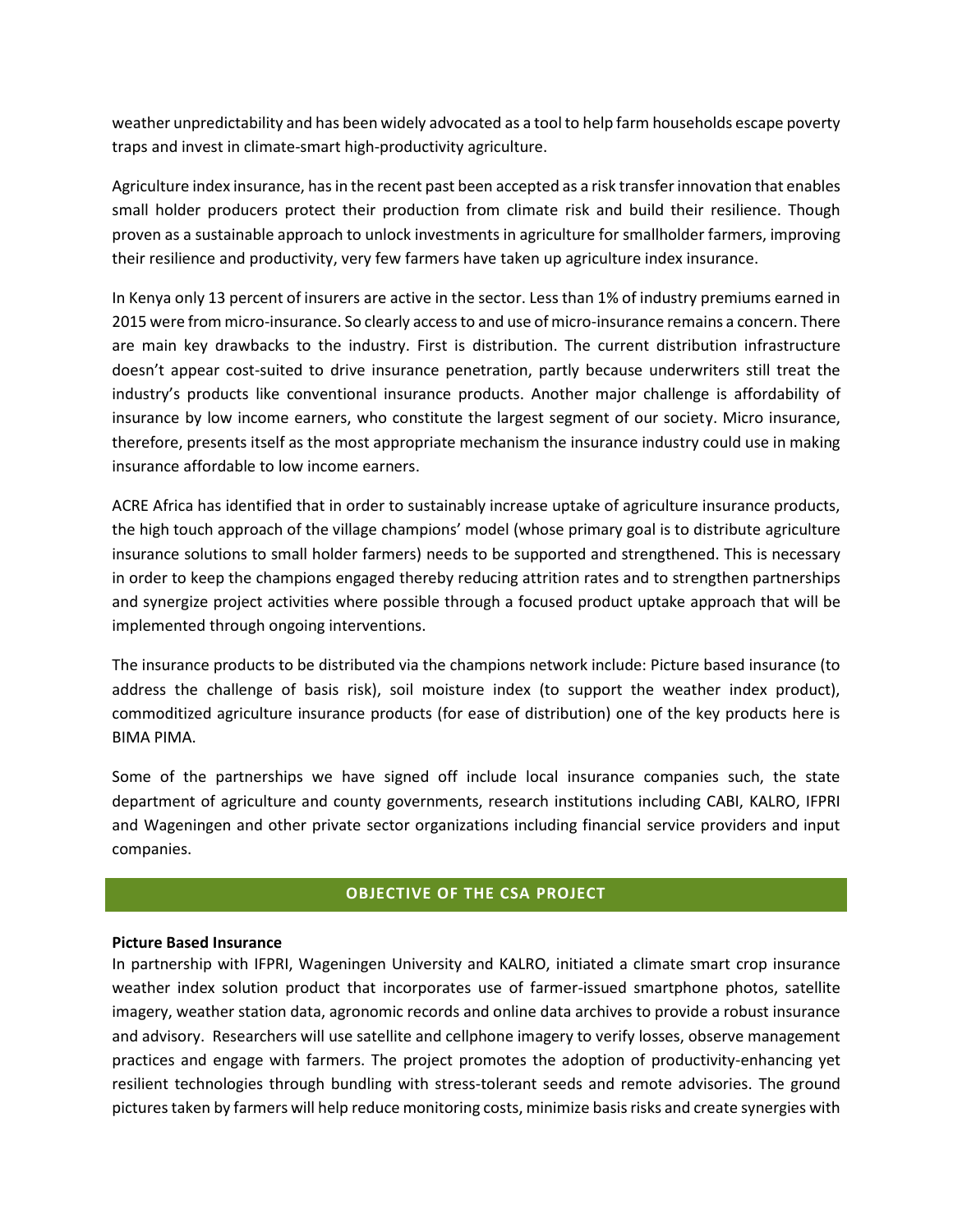climate-smart technologies. The project part of the Cultivate Africa's Future (CultiAf) program that is jointly funded by International Development Research Centre (IDRC) and the Australian Centre for International Agricultural Research (ACIAR).

### **Soil Moisture Index (Index Insurance)**

This is a daily soil moisture product service at field level (100 m), which provides direct information about the water availability for crops at a more granular scale compared to the usual Africa Rainfall Climatology (ARC2) of (10\*10km). The project aims at reducing basis risk, creating premium affordability and training on risk management and good agricultural practices. With this type of insurance, the indemnity is based on realizations of the soil moisture measured over a pre-specified period of time using satellites. The insurance is structured to protect against index (soil moisture content) deviations that are expected to cause crop losses.

## **Getting Farmers Insurance Ready – Bridging the protection gap**

In a bid to address the problem of low literacy levels and low insurance uptake, ACRE Africa initiated an insurance preparedness farmer program through the Alliance for Green Revolution Agriculture (AGRA). The program leverages on the local communities' trusted social structures to promote uptake of insurance services through development of village-based champions to lead sustainable risk management awareness campaigns and distribute insurance products designed for small holder producers in the rural communities. The objectives include:

- To increase the user case of smallholder farmers thereby enhancing their resilience by developing and utilizing a focused product uptake campaign.
- To establish a consistent contact point with smallholder farmers through the network of trained village champions.
- To increase awareness of agriculture insurance solutions by strengthening partnerships and synergizing on project activities to train 100,000 small holder farmers.

#### **Pest and Disease Index**

Farmers need more than weather insurance to mitigate against farming risks – pests and diseases are also a common risk. ACRE Africa has partnered with Center for Agriculture and Bioscience International (CABI) who are using data to help farmers manage pests via platform called PRISE (Pest Risk Information SErvice) that forecast pests risks using a combination of earth observation technology, satellite positioning and plant-pest lifecycle.

The project aims at bringing together an integrated suite of services whose value proposition is not only tied to access to technical information, models and alerts, but also provision of a comprehensive social support that will enable women farmers to engage with the high-worth value chain in their nearby urban markets, detailed information on good agricultural practice and financial support. Including direct access to micro-credit and novel pest insurance products, appropriate climate-smart approaches, risk management advice and entrepreneurship training, that will in turn support ACRE Africa's network of village champion farmers who then transfer this knowledge and information to their peers.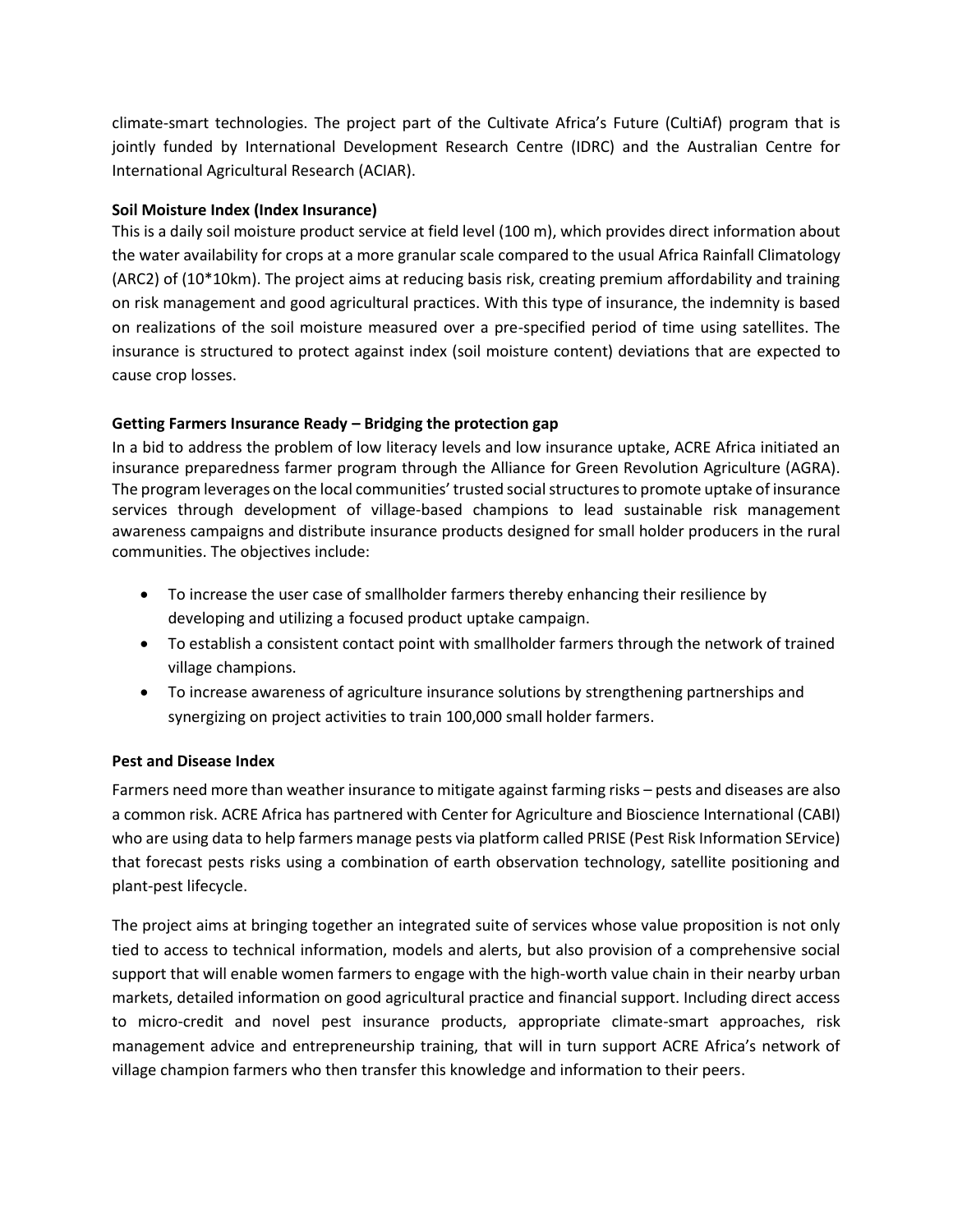### **PARTICIPATION IN KEY CLIMATE & AGRICULTURE NETWORKS**

ACRE Africa is a member of: MSP-CSA, County value chain specific platforms, Asal Stakeholders Forum, Regional Livestock Working Group, Kenya Platform on Climate Governance, Kenya Private Sector Alliance (KEPSA), Private sector dialogue platforms, African Fine Coffees Association (AFCA).

#### • Research

- Policy formulation
- Knowledge dissemination
- Technology transfer
- Coordination and networking

## **INVOLVEMENT IN CSA RELEVANCE OF CSA MSP TO WORK**

- Information about CSA
- Networking
- Learning and exchange
- Reporting and showcasing
- Develop new business
- Influence policy environment

## **RECOMMENDATION ON WAYS TO SUPPORT MSP**

- Developing specific climate smart agriculture policies, legislations, strategies, plans,
- Dissemination of climate smart agriculture knowledge and technologies
- Capacity building of key actors involved in climate smart agriculture implementation
- Monitoring, evaluation and audit of climate smart agriculture aspects to enhance accountability
- Support coordination of action.

## **WHAT APPROACHES ARE YOU USING TO IMPLEMENT CSA**

- Sustainable Agriculture
- Good agricultural practices
- Disaster risk reduction
- Agri-insurance as a climate risk mitigation
- Digitcal inclusion

# **PICK ANY OF THE ACTIVITIES YOU ARE IMPLEMENTING AND WRITE COUNTIES OF IMPLEMENTATION AND CSA INDICATORS MONITORED**

| <b>FARM LEVEL</b>  | County                                                                                                                    | <b>TARGET (No of</b><br><b>FARMERS)</b> | <b>CSA Indicators monitored</b>                                                                                                                         |
|--------------------|---------------------------------------------------------------------------------------------------------------------------|-----------------------------------------|---------------------------------------------------------------------------------------------------------------------------------------------------------|
| Soil<br>management | Bungoma, Meru,<br>Machakos, Uasin<br>Gishu, Kakamega,<br>Bugoma, Busia,<br>Kisumu, Embu,<br>Meru, Tharaka Nithi,<br>Siaya | 100,000 farmers                         | • General research<br>• Policy formulation<br>• Knowledge dissemination<br>• Technology transfer<br>• Financing of climate smart<br>agriculture actions |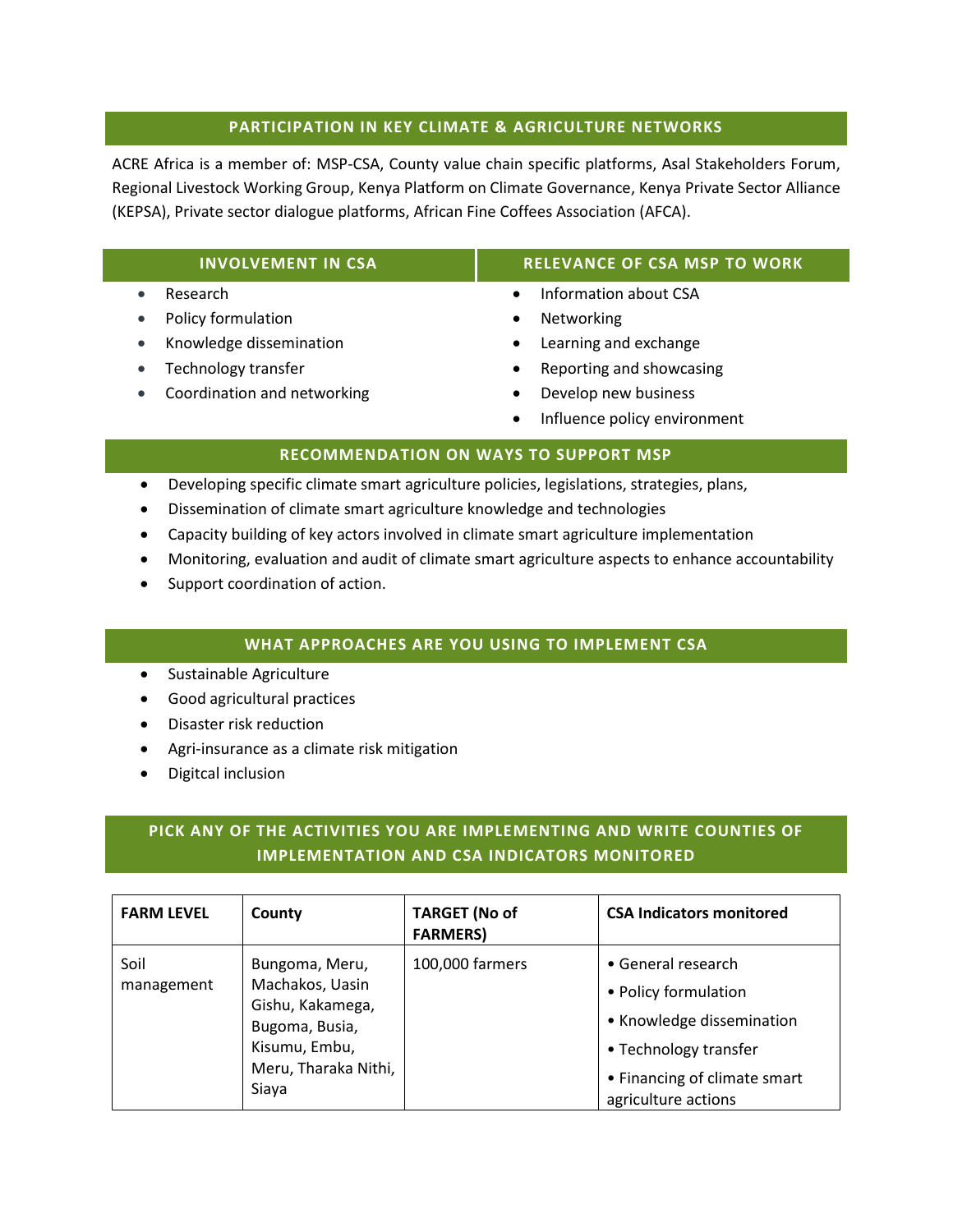| Promotion of<br>drought<br>tolerant crops | Machakos,<br>Nyandarua, Bura       | 10,000 farmers | • General research<br>• Knowledge dissemination<br>• Financing of climate smart<br>agriculture actions                                                  |
|-------------------------------------------|------------------------------------|----------------|---------------------------------------------------------------------------------------------------------------------------------------------------------|
| Disease and<br>pest<br>management         | Kirinyaga, Nyeri,<br>Narok, Nakuru | 30,000 farmers | • General research<br>• Policy formulation<br>• Knowledge dissemination<br>• Technology transfer<br>• Financing of climate smart<br>agriculture actions |

| <b>BEYOND FARM LEVEL</b>                        | <b>TARGET BENEFICIARIES</b>                                                                                          | Indicators monitored                                                                                                                                                                                 |
|-------------------------------------------------|----------------------------------------------------------------------------------------------------------------------|------------------------------------------------------------------------------------------------------------------------------------------------------------------------------------------------------|
| Gender (Youth and Women inclusion in<br>CSA)    | Youth and female<br>farmers                                                                                          | • Number of women<br>champions engaged<br>• Age of the selected<br>champions<br>• Sex disaggregated data of<br>farmers trained<br>• Knowledge dissemination<br>Technology transfer<br>$\bullet$      |
| Policy and Advocacy                             | Financial Institutions,<br>Insurance companies,<br>Government, research<br>agencies, Universities,<br>private sector | • Knowledge dissemination<br>through number of articles and<br>studies published<br>• Policy formulation from<br>findings and recommendations<br>for uptake in reports shared.<br>• General research |
| CSA based access to markets and value<br>chains | Offtakers, farmers,<br>cooperatives, NGOs                                                                            | • General research<br>• Policy formulation<br>• Knowledge dissemination<br>• Technology transfer<br>• Financing of climate smart<br>agriculture actions                                              |